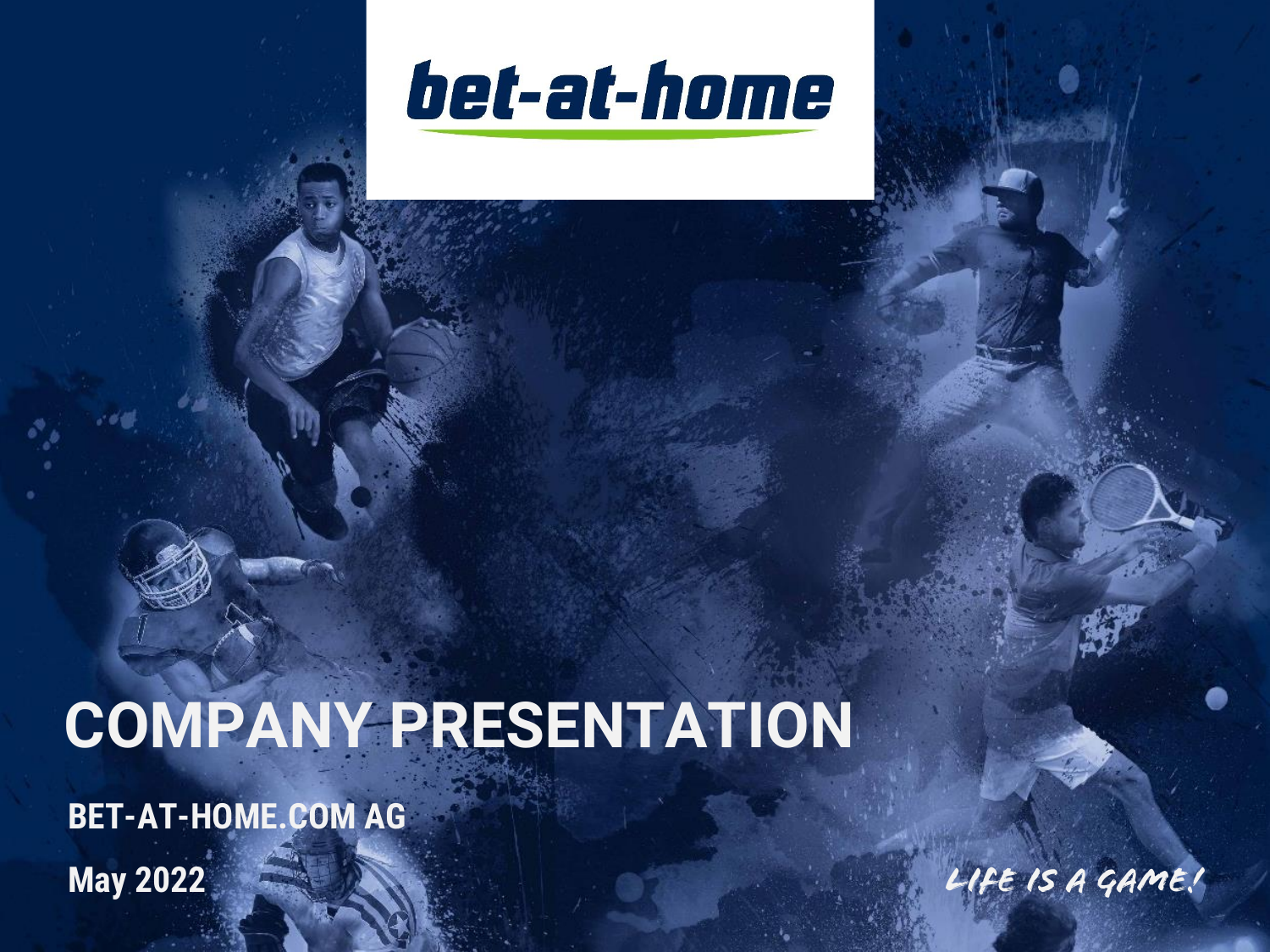# **BET-AT-HOME IS …**

- $\checkmark$  a Europe-wide leading online gaming provider with offices in Austria, Germany, Malta and Gibraltar
- $\checkmark$  a listed company with 5.6 million registered customers
- $\checkmark$  an international online gaming and betting group with licenses in Germany, Malta, UK and Ireland
- $\checkmark$  an extensive brand with a high level of awareness in the European core markets
- $\checkmark$  a prominent partner in top sports, present throughout Europe

### **Factsheet:**

| in EUR 1,000                     | <b>FY 2021</b> | 01 2021  |
|----------------------------------|----------------|----------|
| Betting and gaming volume        | 515,179        | 126.360  |
| Gross betting and gaming revenue | 59,347         | 14,012   |
| Marketing expenditures           | 11,867         | 3,503    |
| EBITDA                           | 13,970         | $-1.411$ |
| Registered users in thousand     | 5.544          | 5,563    |

### **Organigram as of 31 March 2022**



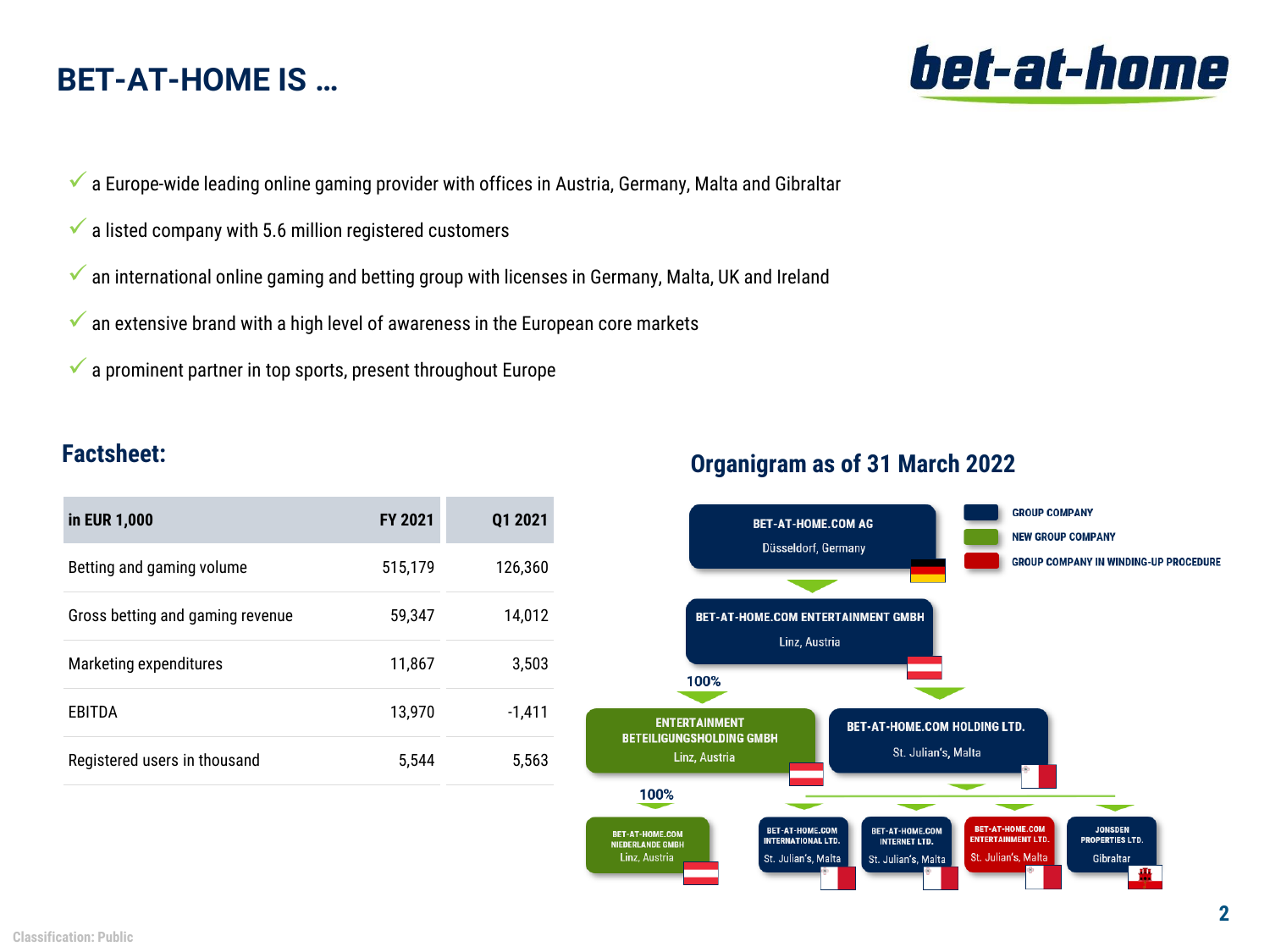# **MANAGEMENT**

# bet-at-home

## **Management Board**

### **Marco Falchetto – CEO**



After graduating in International Business Administration and Business Informatics, Marco Falchetto worked as Managing Director Sports Betting for a leading, stock listed online gaming group until December 2014. In recent years, Mr. Falchetto led strategic transformation for various online gaming companies as an independent expert. As of February 21, 2022, Mr. Falchetto was appointed sole member of the Management Board of bet-at-home.com AG Group.

### **Supervisory Board**

### **Martin Arendts (chairman)**



Attorney Martin Arendts, M.B.L.-HSG, is the founder and owner of ARENDTS ANWÄLTE law firm. He specializes in capital investments as well as gaming and betting laws.

### **Véronique Giraudon (deputy chairwoman)**



Véronique Giraudon is a senior finance and operations executive with proven leadership and track record of execution across start-ups and multinational companies. Since 2013, Véronique Giraudon has been Corporate Director and Group CFO of BetClic Everest Group covering the business areas of finance, operational performance, risk, fraud, compliance and legal.

### **Francois Riahi (member)**



Francois Riahi started his career in the French Public service in 2001, first in the Ministry of Finance where he held several positions during 6 years, then as an Advisor to Nicolas Sarkozy at the Presidency of the Republic. After 2009, François Riahi joined the Banking sector within the BPCE group, where he led the strategy department, the Asia Pacific Business, the Corporate and Investment Banking business, before becoming the CEO of Natixis, the listed subsidiary of the group. Since November 2020, Francois Riahi serves as CEO of Financiere LOV.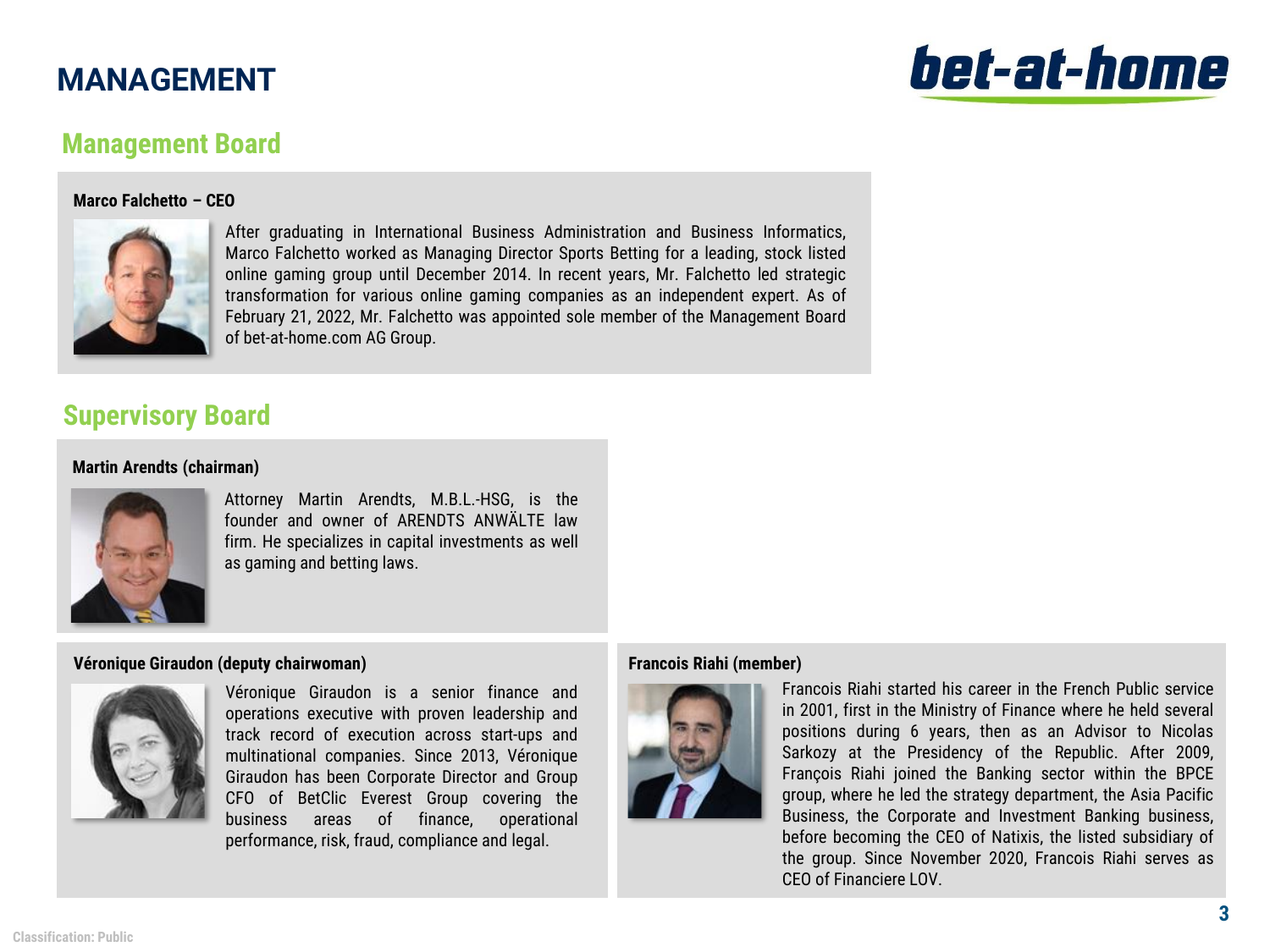# **PRODUCTS**

### **Wide range of products in the gambling sector**

Key figures in million EUR, Q1 2022

### **ONLINE SPORTS BETTING**

# **Sports betting Live betting**

### **More than 291,000 events in over 50 types of sports have been offered in the first quarter 2022**

- Core product of the company since 2000
- Soccer with more than 60%, followed by tennis and others
- Significant odds are created internally
- including special offers like eSports

### **60,000 live events in the first quarter 2022**

- Significant growth driver in the sports betting sector supported a mobile platform for smartphones and tablets
- Odds for significant live events are created ourselves
- Ongoing expansion and improvement of live betting offer



### **GGR\*: EUR 1.4 million (9.7%)**

bet-at-home

# **ONLINE GAMING**

**167 casino games Roulette Blackjack Slotmachines Jackpots**

# **Casino Live-Casino Vegas Virtual**

**Proper casino atmosphere Live-broadcast of casino tables Interaction with croupiers**

**295 Games Attractive jackpots HTML 5 technology**

**Virtual simulations High-quality 3D videos Realistic experience 24/7 availability** 



\* "Gross Gaming Revenue" is the most important figure in the market for online sportsbetting and online gaming = betting and gaming volume – customers winnings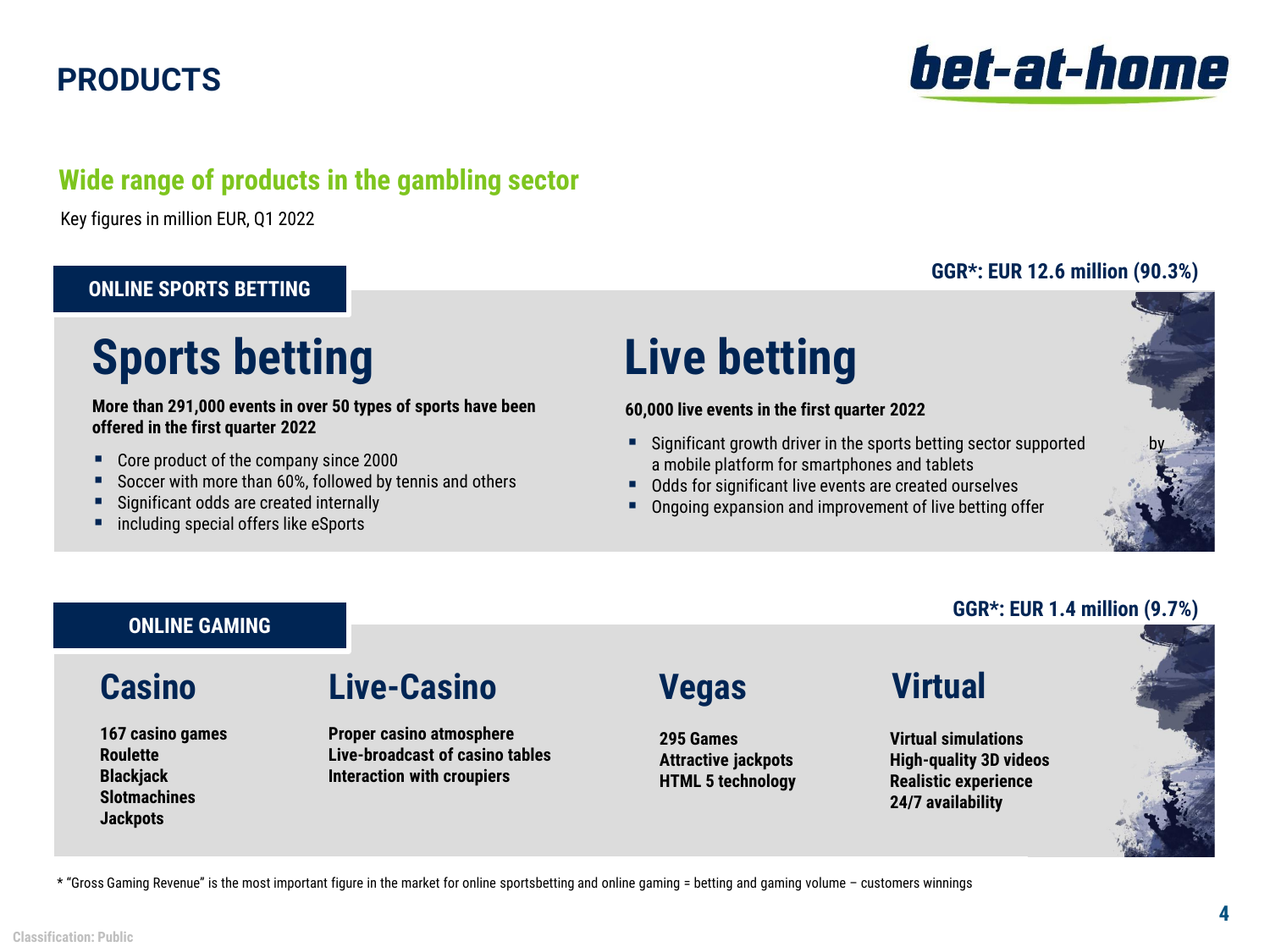# **ONLINE GAMING MARKET**





### **Development of European gaming market**



- $\blacksquare$  Global market growth remains robust especially online
- Ongoing growth in smartphone and tablet penetration
- **E** Innovative channels of distribution like mobile gaming
- Demographic trends and affinity with online products
- Strong economies of scale
- Changes in the regulatory landscape for further liberalization
- Relatively independent on macro-economic development

### **Mobile gaming as key growth driver**

- ongoing optimization of products for tablets and smartphones
- consumer behavior requires independent gaming 24/7
- $\blacksquare$  mobile launch in December 2013 strong growth since then
- in Q1 2021 already 68% of gross gaming revenue were generated via mobile devices – strong upward trend

**Growth driver in the gaming market**

<sup>\*</sup> "gross gaming revenue" is the most important figure in the market for online sportsbetting and online gaming = betting and gaming volume – customers winnings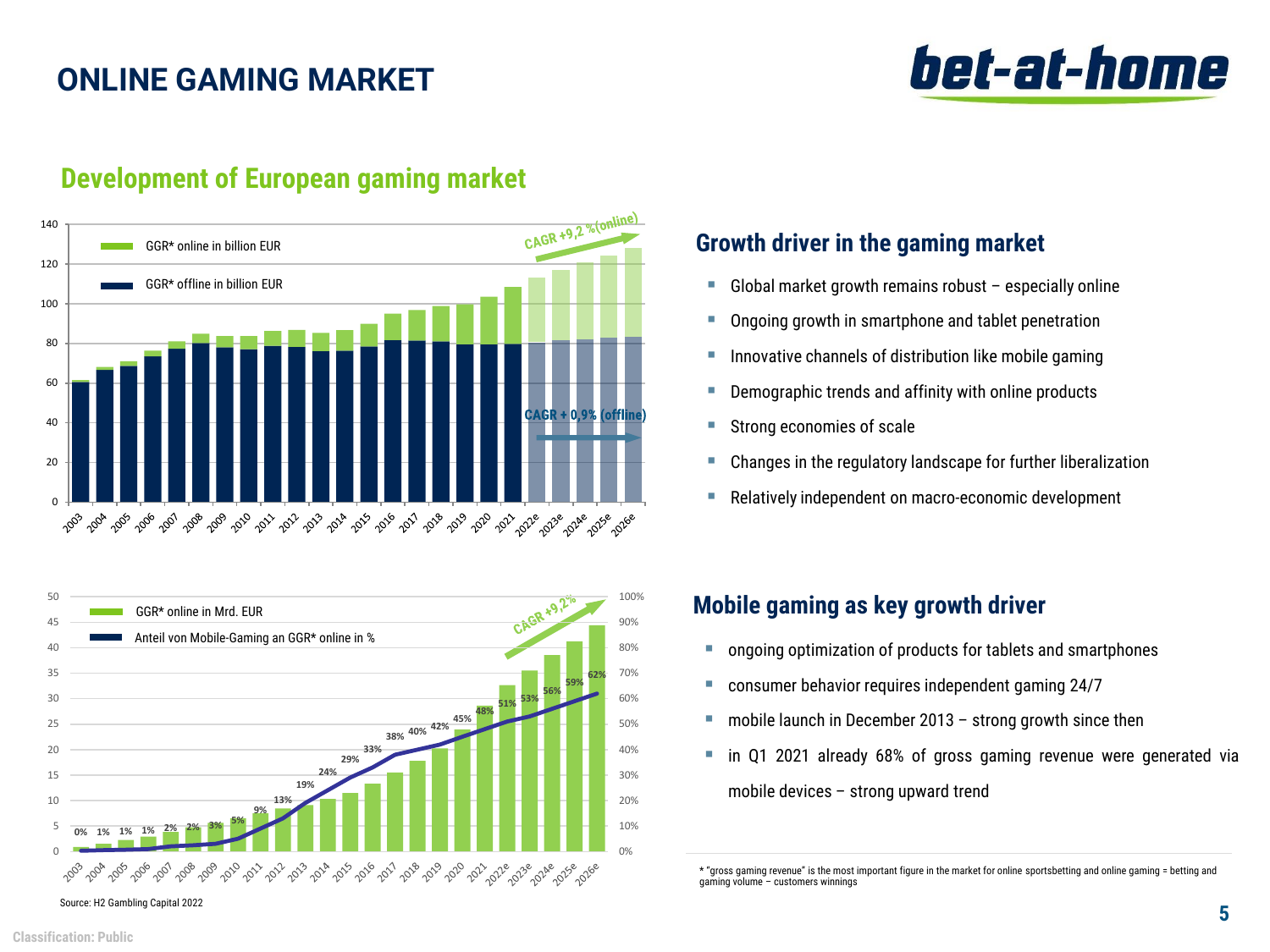# **CONSOLIDATED STATEMENT OF INCOME**

| Income Statement (in EUR 1,000)           | $01/01/-$<br>31/03/2022 |
|-------------------------------------------|-------------------------|
| <b>Gross betting and gaming revenue</b>   | 14,012                  |
| Betting fees and gaming levies            | $-2,995$                |
| Value-added tax (VAT)                     | -44                     |
| Net betting and gaming revenue            | 10,973                  |
| Other income                              | 678                     |
| Personnel expenses                        | $-4,417$                |
| <b>Advertising expenses</b>               | $-3,503$                |
| Other operating expenses                  | $-5,142$                |
| <b>EBITDA</b>                             | $-1,411$                |
| Amortisation/Depreciation                 | $-576$                  |
| <b>EBIT</b>                               | $-1,988$                |
| <b>Financial result</b>                   | $-35$                   |
| <b>EBT</b>                                | $-2,023$                |
| Taxes on income and earnings              | $-702$                  |
| <b>Consolidated profit for the period</b> | $-2,725$                |

- **•** Personnel expenses decreased by EUR 0.6 million year-on-year to EUR 4.4 million in the first quarter of 2022 due to the headcount reduction announced in December.
- At EUR 3.5 million, marketing expenses in the first quarter of 2022 were lower than in the same period of the previous year. The marketing focus in the current financial year will be on the advertising measures surrounding the Football World Cup in Qatar in the fourth quarter of 2022. Other operating expenses in the first quarter of 2022 amount to EUR 5.1 million.
- EBITDA in the first quarter of 2022 was EUR -1.4 million.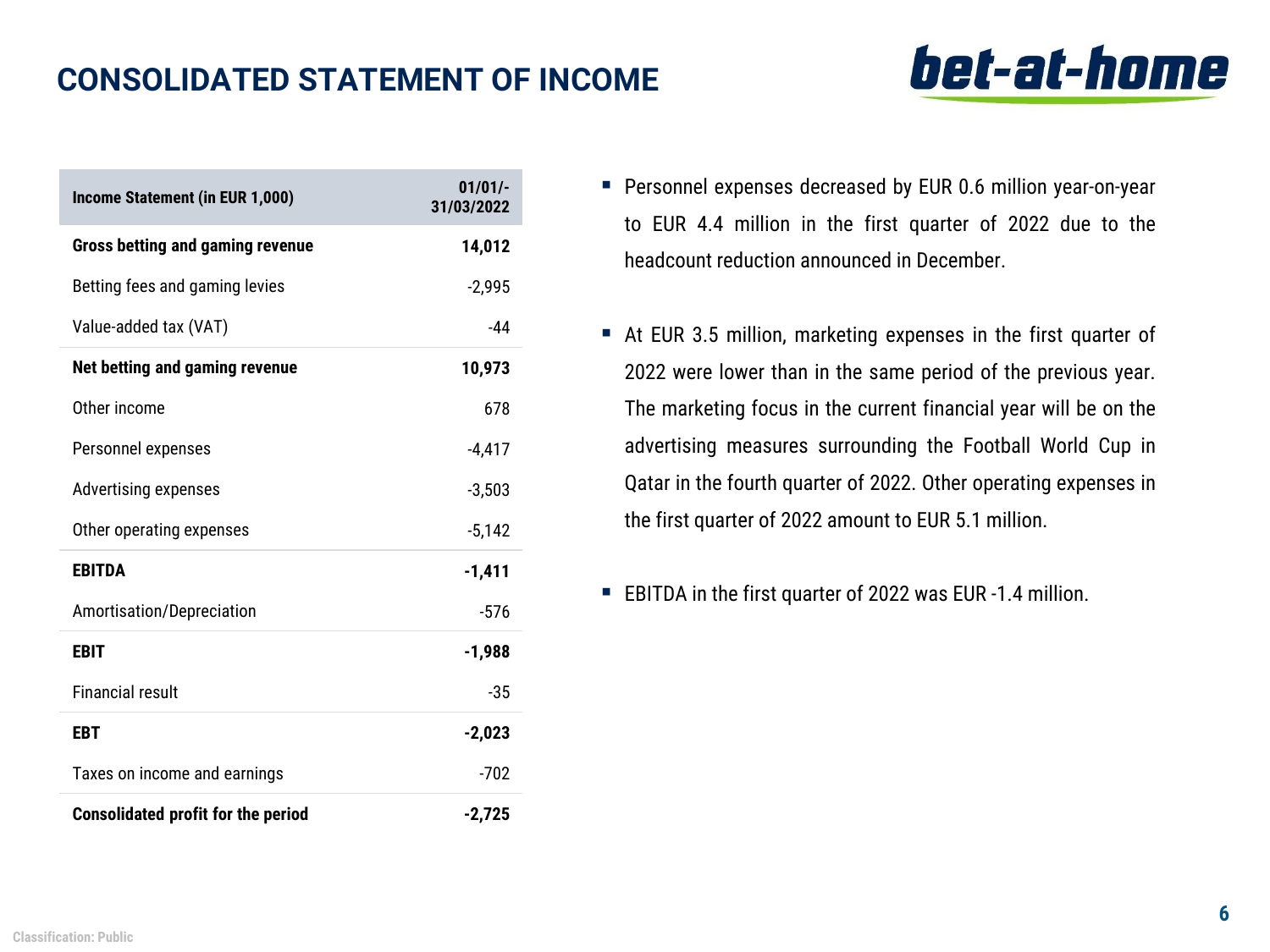# **STABLE ASSET AND CAPITAL STRUCTURE**

# bet-at-home

## **Development of cash & cash equivalents and group equity**



| in EUR 1,000               | 31/12/2021 | 31/03/2022 |
|----------------------------|------------|------------|
| Share capital              | 7,018      | 7,018      |
| Capital reserves           | 7,366      | 7,366      |
| Total comprehensive income | 2,658      | -67        |
| <b>Group equity</b>        | 17,042     | 14,317     |

- Group equity as at 31/03/2022 totals EUR 14.3 million (31/12/2021: EUR 17.0 million).
- Cash and cash equivalents within the bet-at-home.com AG Group totaled EUR 42.1 million as of March 31, 2022 (December 31, 2021: EUR 42.0 million).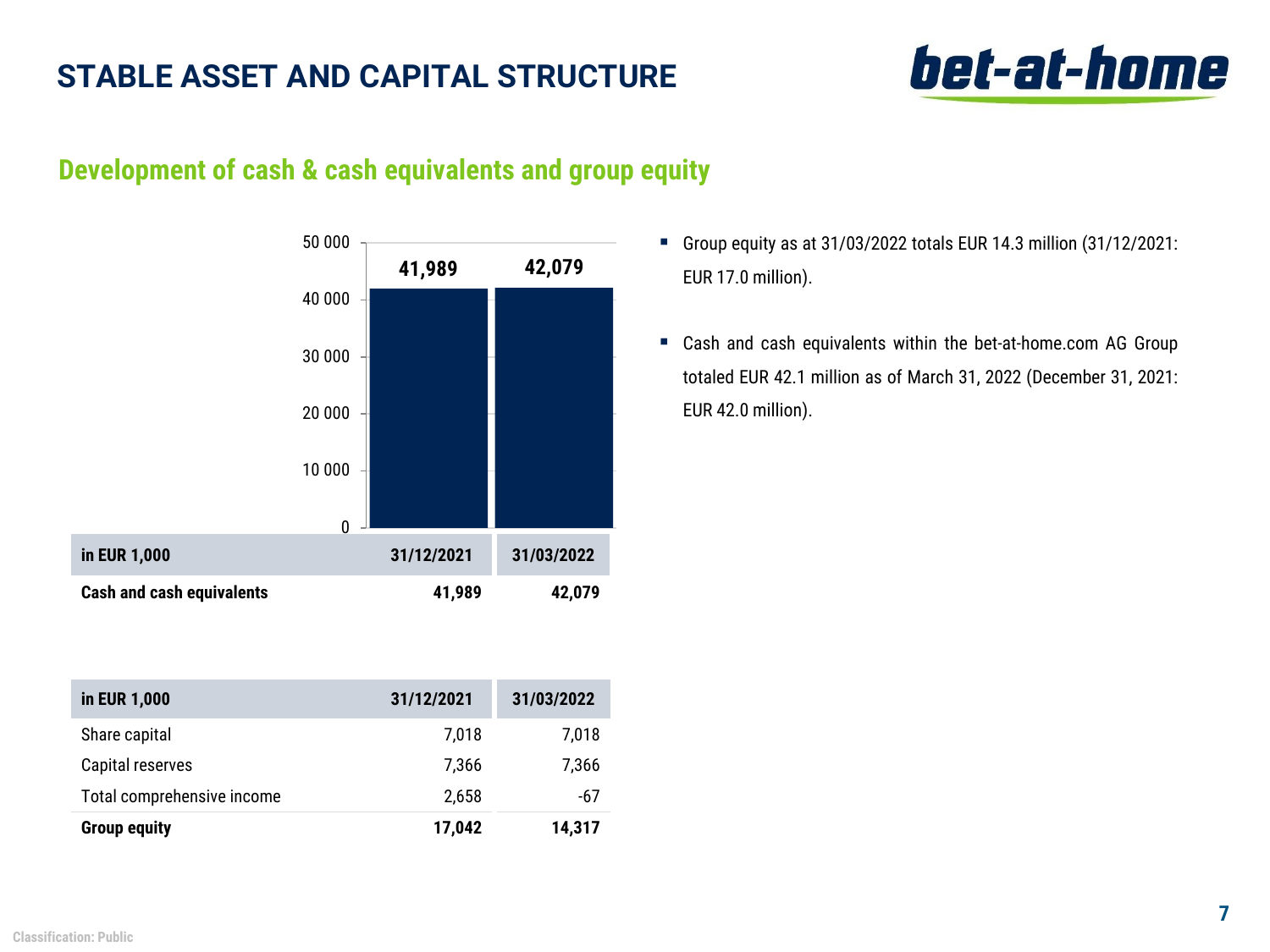# **HISTORICAL KPI ANALYSIS**



0 20 000 40 000 60 000 80 000 100 000 120 000 140 000 2000 2001 2002 2003 2004 2005 2006 2007 2008 2009 2010 2011 2012 2013 2014 2015 2016 2017 2018 2019 2020 2021 Q1 **2022** 55.177 76.522 105.105 120.849 40.121 39.597 36.235 101.849 20.678 14.497 13.230 16.901 1.913 <sup>96</sup> <sup>561</sup> <sup>907</sup> <sup>397</sup> 1.049 78.299 in EUR 1,000 54.756 56.807 41.989 42.079

**Cash and cash equivalents**

### **Dividend per share**

(Dividend yield in % is shown in brackets)



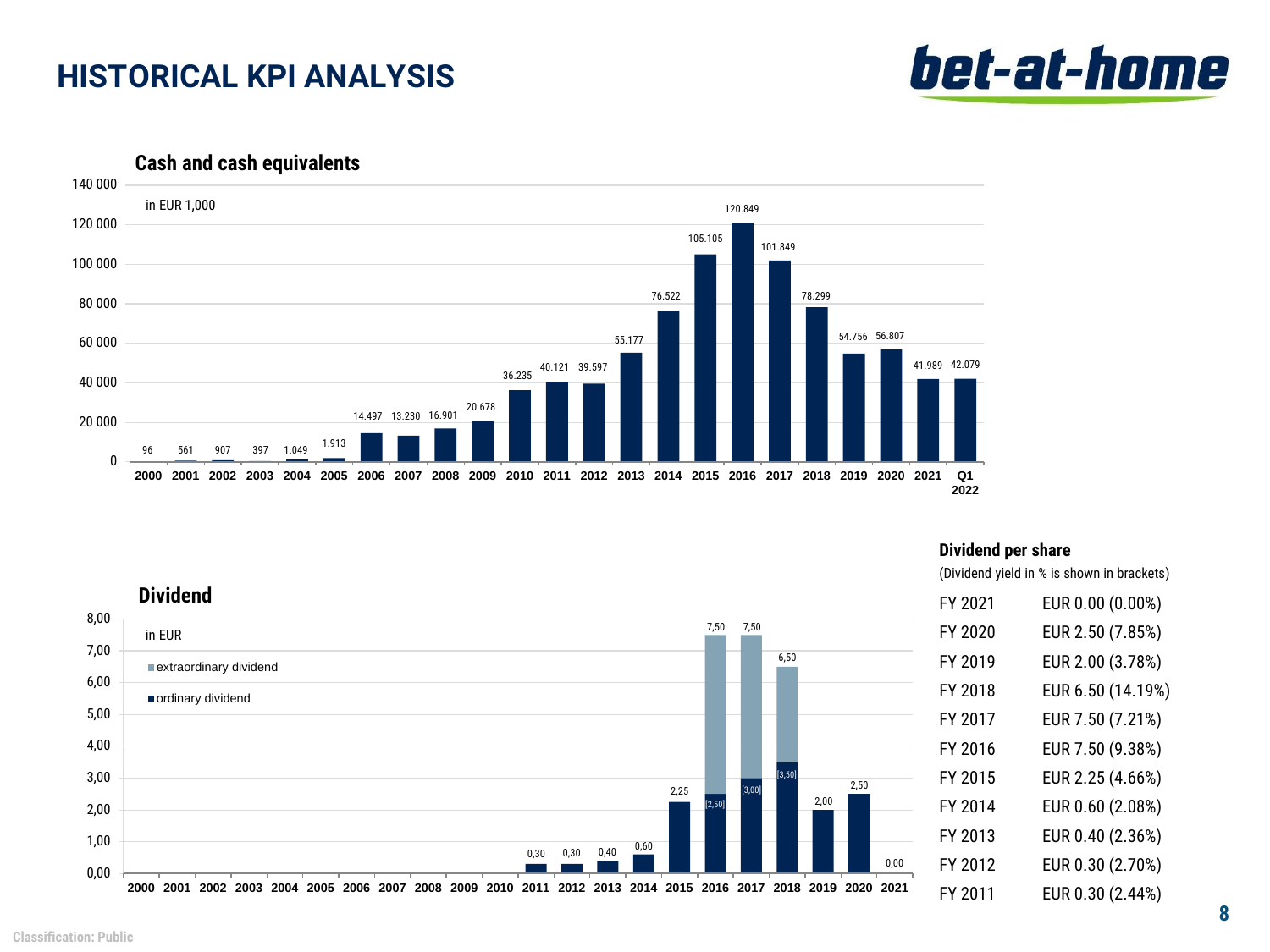# **THE SHARE**





## **Performance compared to the DAX and SDAX**

-30,00%

01.01.2022 31.03.2022

### **CHARACTERISTICS**

| ISIN             | DE000A0DNAY5   |
|------------------|----------------|
| Stock exchange   | Frankfurt      |
| Market segment   | Prime Standard |
| Number of shares | 7,018,000      |

## **FUNDAMENTALS 31/03/2022**

| Market capitalisation   | EUR 109.8 million |
|-------------------------|-------------------|
| Cash & cash equivalents | EUR 42.1 million  |
| Enterprise Value*       | EUR 67.7 million  |

\*) Enterprise Value = market capitalisation – cash & cash equivalents

### **SHAREHOLDER STRUCTURE**

| <b>Betclic Everest SAS</b> | 53.90% |
|----------------------------|--------|
| <b>Freefloat</b>           | 45.10% |
| Management                 | 1.00%  |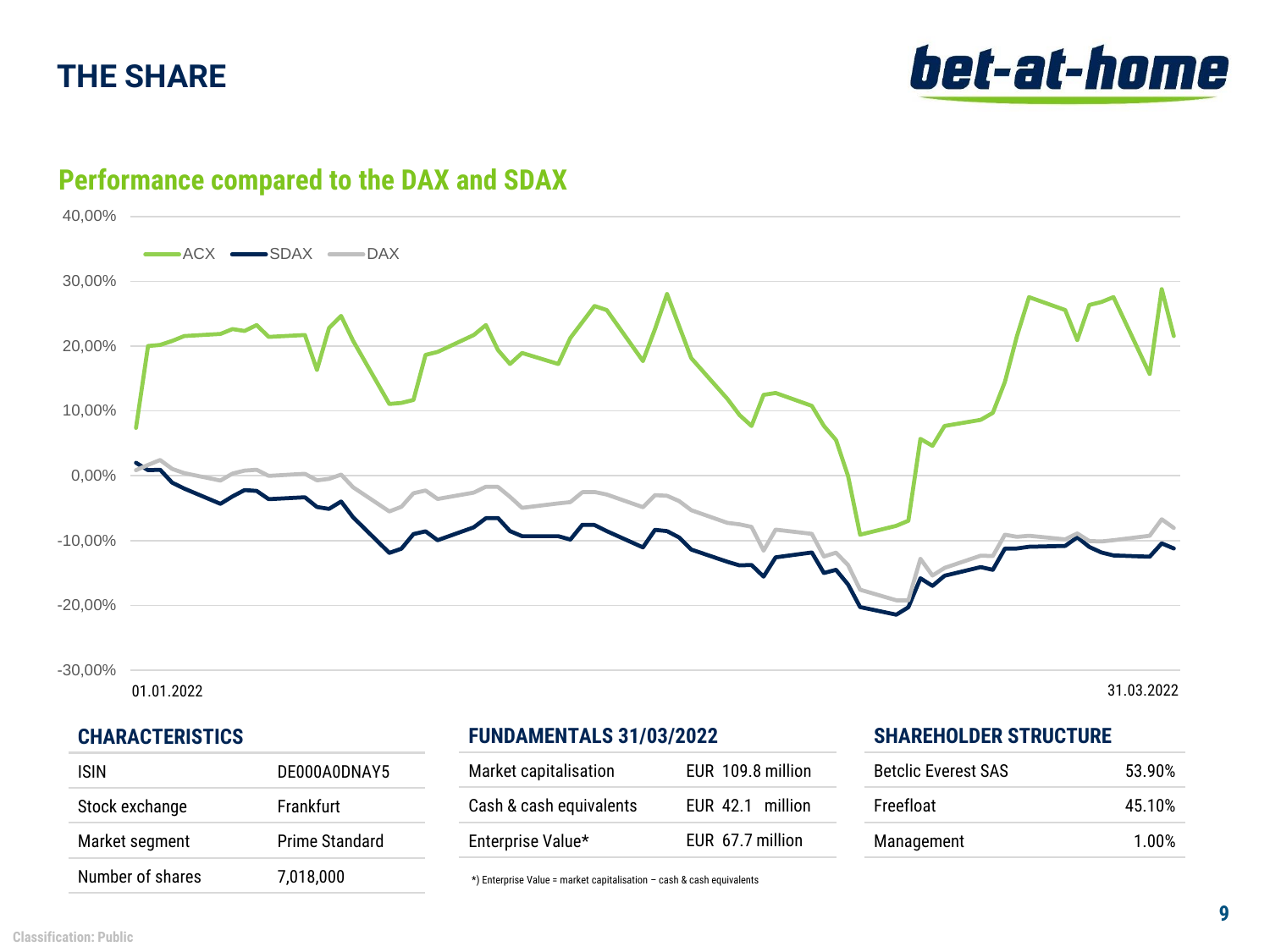



## **Guidance Financial Year 2022**

The Management Board continues to expect the bet-at-home.com AG Group to generate **gross betting and gaming revenue of between EUR 50 million and EUR 60** million in the 2022 financial year. For the financial year 2022, the bet-at-home.com AG Group continues to expect **EBITDA to break even at between EUR -2 million and EUR 2 million**.

Any deconsolidation effects of the Maltese bet-at-home.com Entertainment Ltd. have not yet been considered.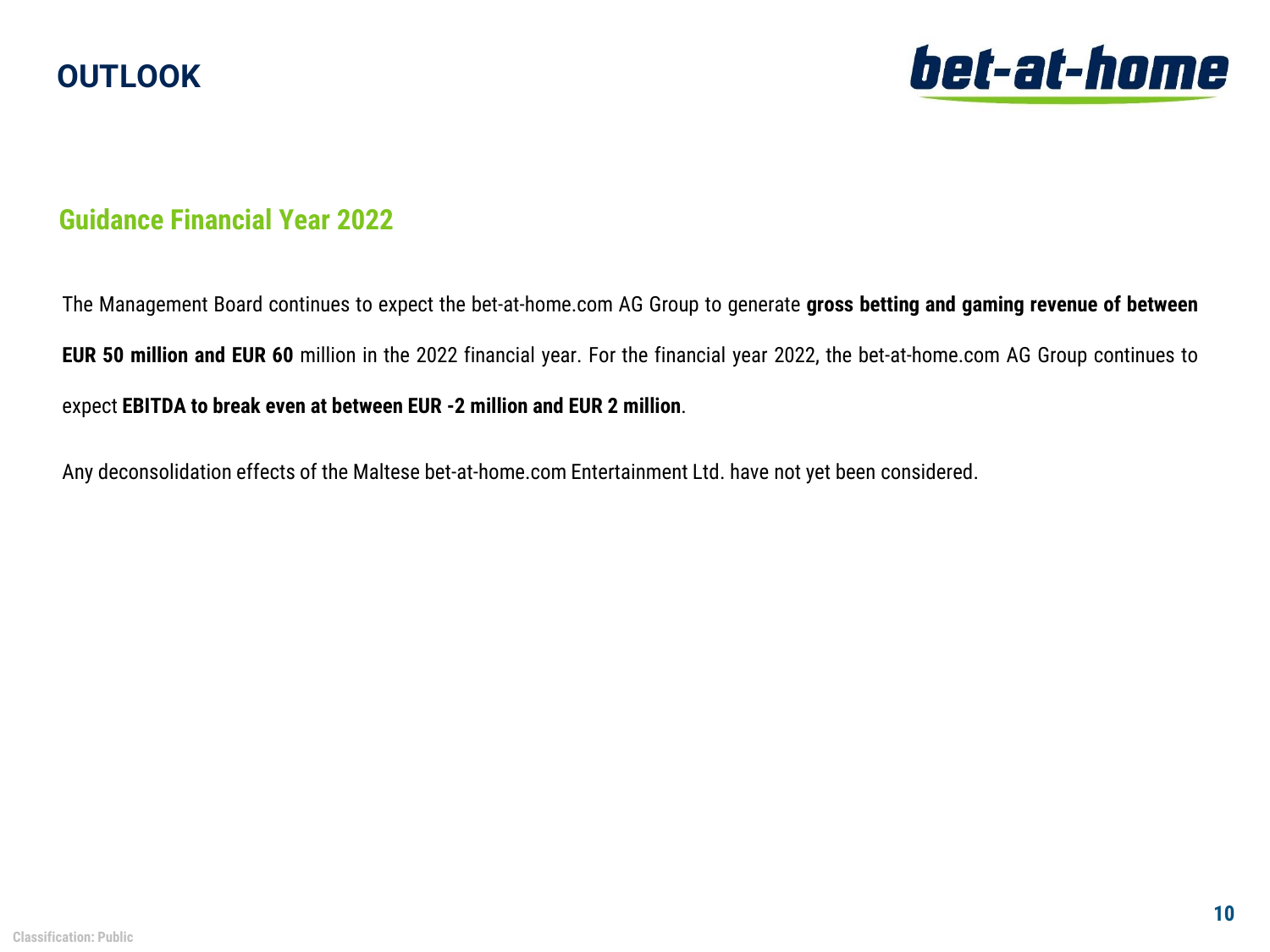# **INVESTOR RELATIONS**



### **Investor Relations Hotline**

+49 211 545 598 77

ir@bet-at-home.com

www.bet-at-home.ag

| <b>FINANCIAL CALENDAR 2022</b> |                                      |
|--------------------------------|--------------------------------------|
| 04/04/2022                     | <b>Annual Report 2021</b>            |
| 17/05/2022                     | <b>Annual General Meeting 2022</b>   |
| 23/05/2022                     | Quarterly Statement Q1 2022          |
| 22/08/2022                     | Interim Report January-June 2022     |
| 26/09/2022                     | <b>Interim Financial Report 2022</b> |
| 21/11/2022                     | Quarterly Statement Q1-Q3 2022       |